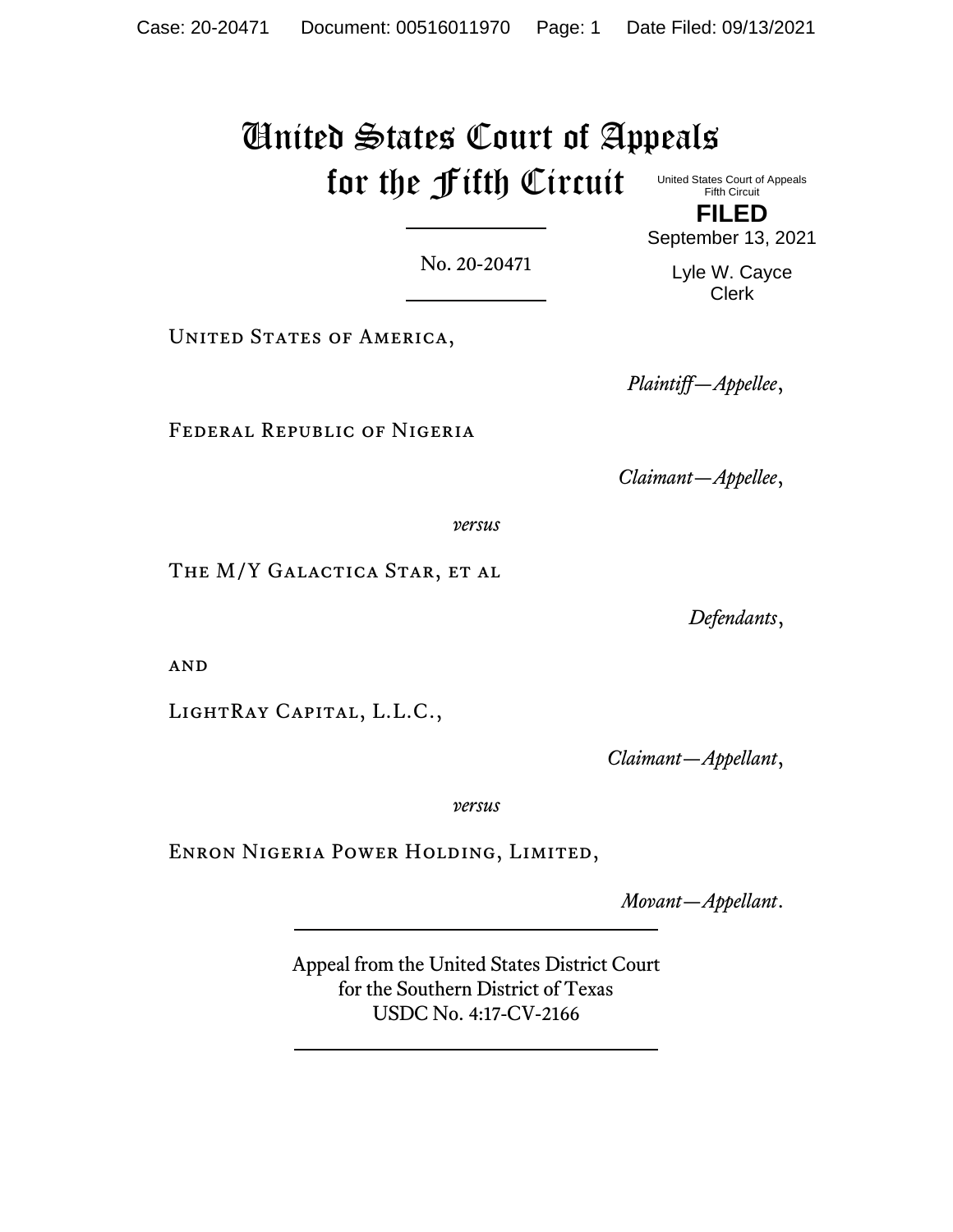Before DAVIS, DUNCAN, and OLDHAM, *Circuit Judges*. W. Eugene Davis, *Circuit Judge*:

In this civil forfeiture case, the district court granted forfeiture of a yacht, the M/Y Galactica Star, to the United States Government ("Government"). Two unsuccessful claimants appeal orders by the district court denying their claims. LightRay Capital, L.L.C. ("LightRay"), the sole shareholder of the corporate owner of the yacht, appeals the district court's 2018 order striking its claims and dismissing it for lack of standing; Enron Nigeria Power Holding, Limited ("Enron Nigeria"), a judgment creditor of the Federal Republic of Nigeria ("Nigeria"), appeals the district court's 2020 order granting a consent motion that resulted in the forfeiture of the yacht. Because (1) the district court did not err in dismissing LightRay, the sole shareholder of the yacht's corporate owner, from the proceedings for lack of standing, and (2) Nigeria's Verified Claim was at all times immune from attachment and execution under the Foreign Sovereign Immunities Act ("FSIA"), we AFFIRM the district court's ruling with respect to LightRay's appeal and DISMISS Enron Nigeria's appeal for lack of jurisdiction.

### **I. BACKGROUND**

This case arises from an alleged international conspiracy to secure lucrative oil and gas contracts in Nigeria in exchange for bribes involving real estate, furniture, artwork, and other gifts. Kolawale Aluko, a Nigerian national, allegedly funneled millions of dollars of goods and services to Diezani Alison-Madueke, the Minister for Petroleum Resources for Nigeria from 2010 to 2015. The Government alleges that in her role as overseer of Nigeria's state-owned oil company, Alison-Madueke, in return for these bribes, awarded lucrative contracts to companies designated by Aluko and other co-conspirators, which were unqualified to perform them or failed to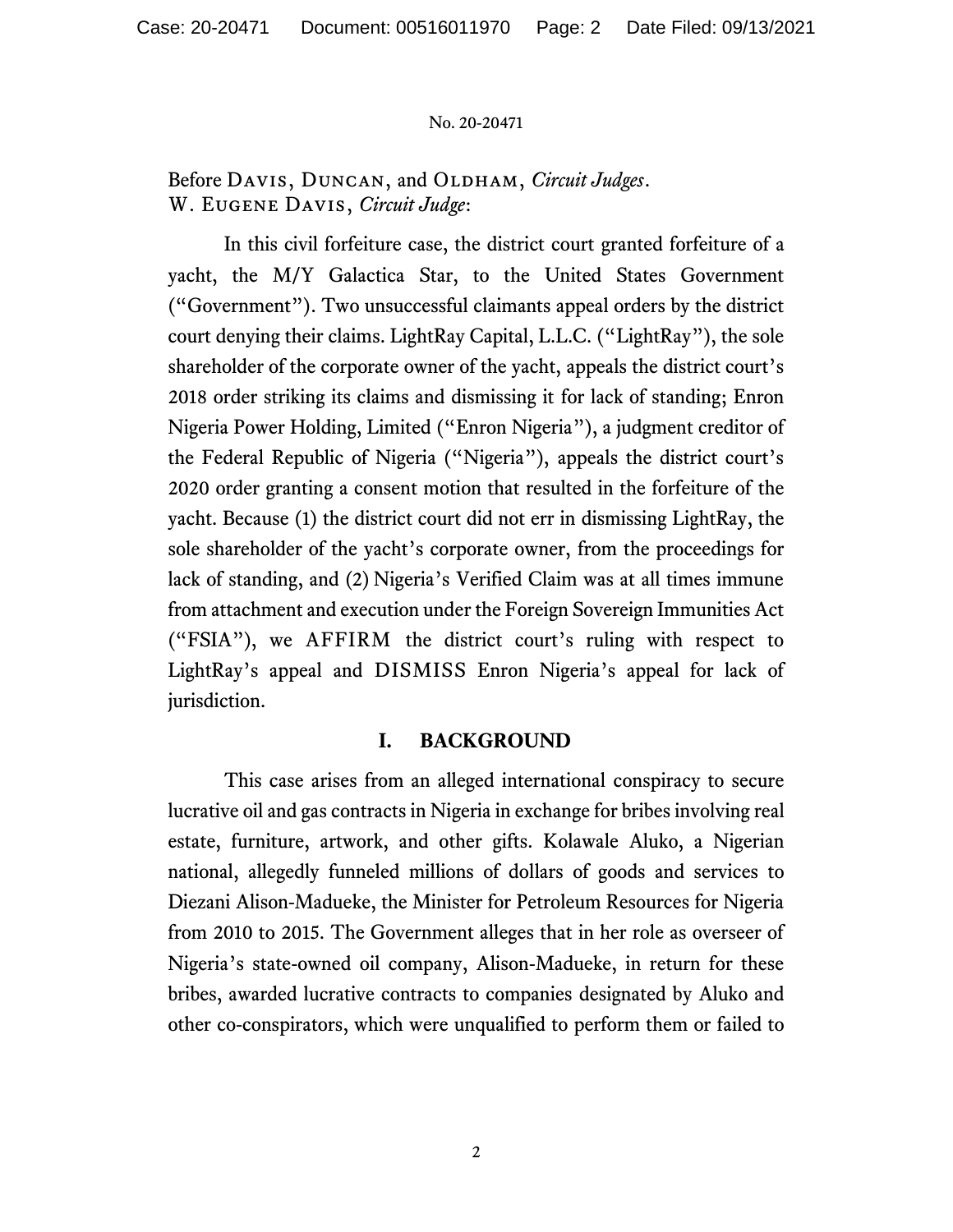perform the contracts. These bribes funded a lavish and privileged lifestyle for Alison-Madueke and her family. Aluko and his co-conspirators then allegedly laundered the profits of the contracts (totaling more than \$1.5 billion) into and through the United States using various shell companies and complex financial transactions. Aluko and his co-conspirators allegedly used proceeds from the conspiracy to purchase a 65-meter yacht, the M/Y Galactica Star ("Galactica Star" or "yacht"), and numerous other assets.<sup>1</sup>

Alleging that the yacht and other assets (collectively, "the Assets") were the ill-gotten gains of an international conspiracy, the Government filed an in rem civil forfeiture complaint under 18 U.S.C.  $\S$  981(a)(1)(A) and  $(a)(1)(C)$  to claim the Assets, worth approximately \$144 million.<sup>2</sup> On August 11, 2017, Nigeria filed a verified claim to the Assets ("the Verified Claim"), asserting that the conspirators had misappropriated funds from Nigeria's treasury and that Nigeria was the innocent owner of the Assets. <sup>3</sup> Days before the Government initiated forfeiture proceedings, Appellant LightRay purchased 100 percent of the common stock in Earnshaw Associates Ltd. ("Earnshaw"), a company that owned the yacht and owned or partly owned

<sup>&</sup>lt;sup>1</sup> The other assets include real estate located at 1049 Fifth Avenue, Units 11B and 12B, New York, NY 10032, 807 Cima del Mundo Road, Montecito, CA 90077, and 815 Cima del Mundo Road, Montecito, CA 90077; proceeds from a foreclosure sale of real estate located at 157 West 57th Street, Unit 79, New York, NY 10019; and "all rights and interests" in a promissory note executed by a Louisiana marine services company named Cross Holdings.

<sup>2</sup> Section 971 provides that "[a]ny property, real or personal, involved in a transaction or attempted transaction in violation of section 1956, 1957 or 1960 of this title, or any property traceable to such property" and "[a]ny property, real or personal, which constitutes or is derived from proceeds traceable to [such a] violation . . . or a conspiracy to commit such offense" is subject to forfeiture to the United States. 18 U.S.C.  $§ 981(a)(1)(A),(C).$ 

<sup>&</sup>lt;sup>3</sup> Nigeria filed a renewed verified claim on December 4, 2017.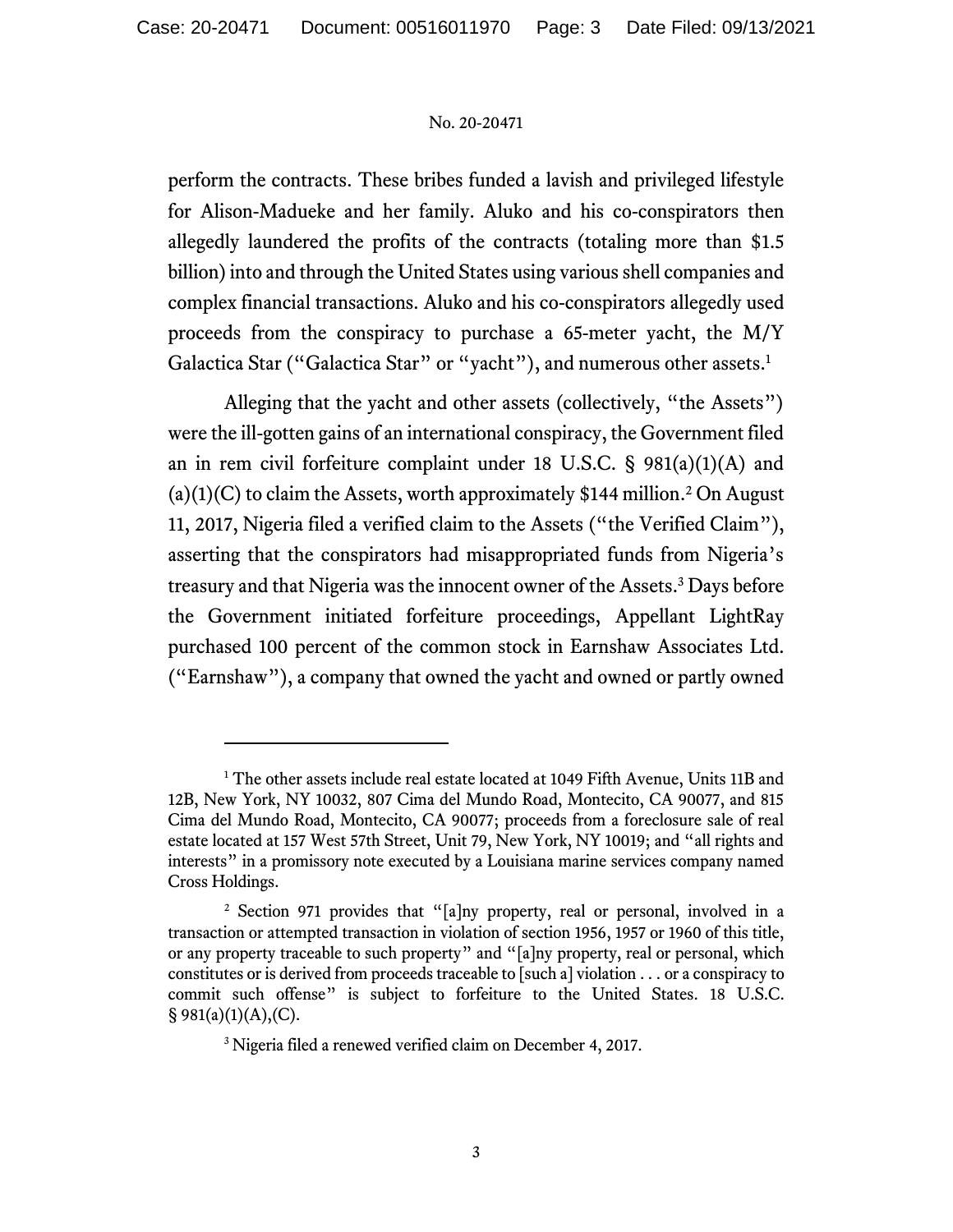all of the other Assets. On December 29, 2017, LightRay filed a verified claim to the Assets, based on its ownership of Earnshaw.

Appellant Enron Nigeria held an \$11 million judgment against Nigeria and filed a sealed motion to recoverits judgment against any recovery Nigeria might have through its claim in the forfeiture proceedings. To effect this recovery of its debt, Enron Nigeria sought an order under Texas law for the turnover of Nigeria's claim to Enron Nigeria for continued litigation of its claims.

In late 2017, the Galactica Star was being held in Cancun, Mexico, under an order of attachment issued by a Mexican court. The Government filed a motion in the district court for a protective order "directing the parties to take an action to seize, secure, maintain, or preserve" the ship. The magistrate judge granted this motion on March 2, 2018, ordering LightRay to pay for the maintenance of the ship. The court expressly declined to rule on which party owned the Galactica Star and noted that LightRay would be entitled to partial reimbursement of its costs if the yacht were to be determined to belong to the Government.

On May 10, 2018, the Government, LightRay, and Earnshaw entered into a stipulation to resolve their claims to the Galactica Star. Through the stipulation, LightRay withdrew its claim to the yacht,<sup>4</sup> agreed to transfer custody and control of it to the Government, and agreed not to oppose an interlocutory sale of it. LightRay then filed a notice of withdrawal of its claim to the Galactica Star on May 24, 2018.<sup>5</sup> Shortly thereafter, the Government moved to strike LightRay's claim to the (non-yacht) assets that remained at

<sup>4</sup> This stipulation did not apply to any of the other assets at issue in this case.

<sup>&</sup>lt;sup>5</sup> The Government then assumed custody of the yacht and spent approximately \$170,000 per month to maintain it.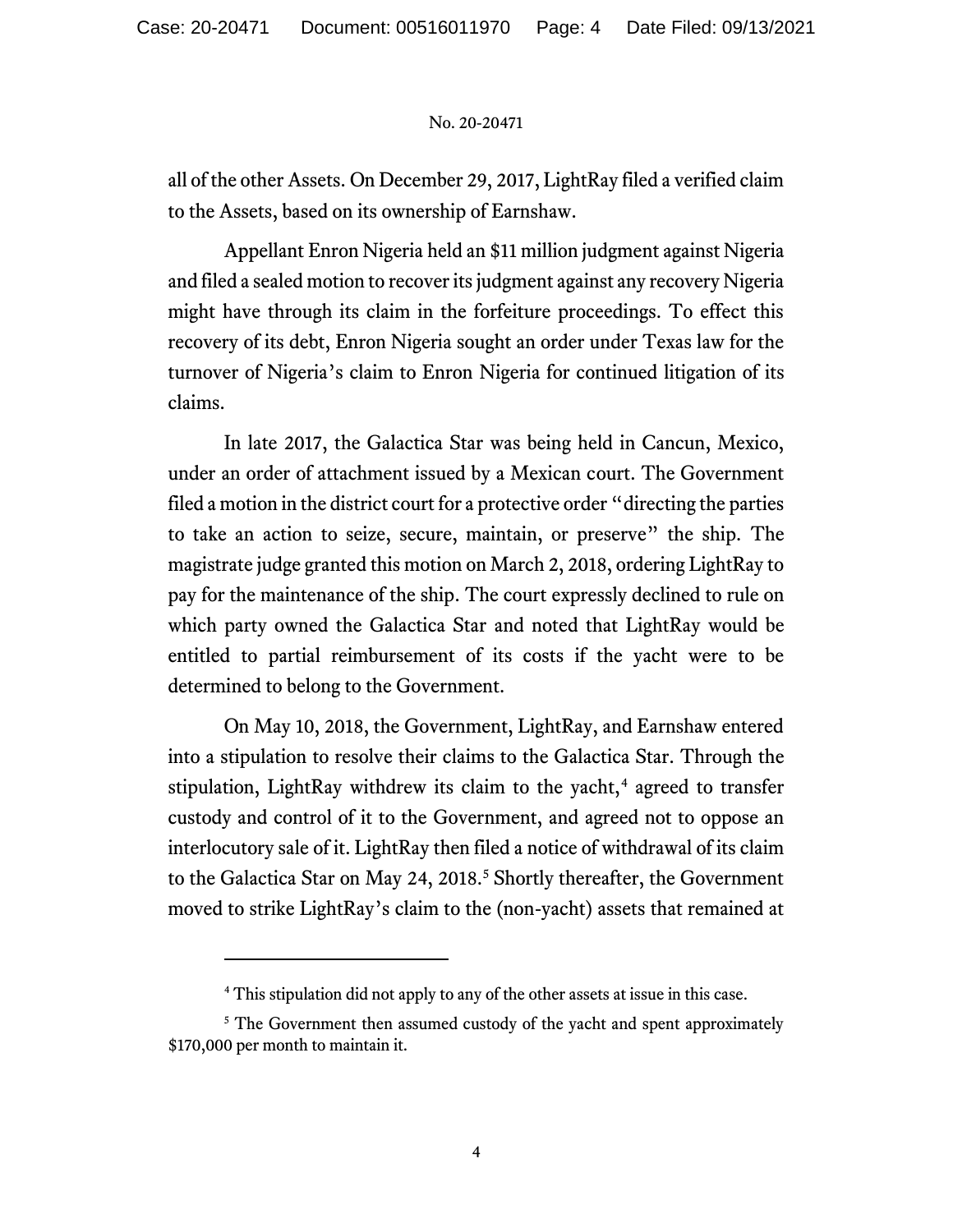issue ("the Remaining Assets") on the ground that LightRay lacked standing to assert a claim to those assets. The district court granted the motion in an oral hearing held on October 24, 2018. 6

The Government and Nigeria thereafter filed a joint motion for an order authorizing interlocutory sale of the yacht. Enron Nigeria filed an emergency ex parte application for turnover and appointment of receiver under seal, but the district court denied the motion. The district court subsequently granted a motion to confirm the interlocutory private sale of the Galactica Star on July 23, 2019, in which the yacht was sold for \$37.4 million and the proceeds of the sale were held as substitute res pending the conclusion of the forfeiture action. By early 2020, the only remaining claimant to the yacht was Nigeria. The Government and Nigeria filed a joint motion for consent forfeiture judgment on February 24, 2020. In their motion, Nigeria also withdrew its claim to the substitute res.

Still in pursuit of satisfaction of its judgment, Enron Nigeria filed a second amended application for relief, this time unsealed, on March 9, 2020. It opposed the motion for consent judgment and again requested turnover and appointment of a receiver. On May 19, 2020, the district court heard argument from Enron Nigeria, the Government, and Nigeria regarding the motion for the consent judgment. Although LightRay filed no motions or briefs with respect to any objections it had to the motion for consent judgment, counsel appeared at the hearing to assert LightRay's claim to the yacht proceeds and contest the validity of the stipulation through which it had withdrawn its claim to the yacht. LightRay took the position that it had

<sup>6</sup> LightRay attempted to appeal the district court's standing ruling, but this Circuit dismissed the appeal for lack of jurisdiction because the district court had not certified the ruling as an appealable final judgment. *See United States v. M/Y Galactica Star*, 784 F. App'x 268, 272, 276 (5th Cir. 2019) (per curiam).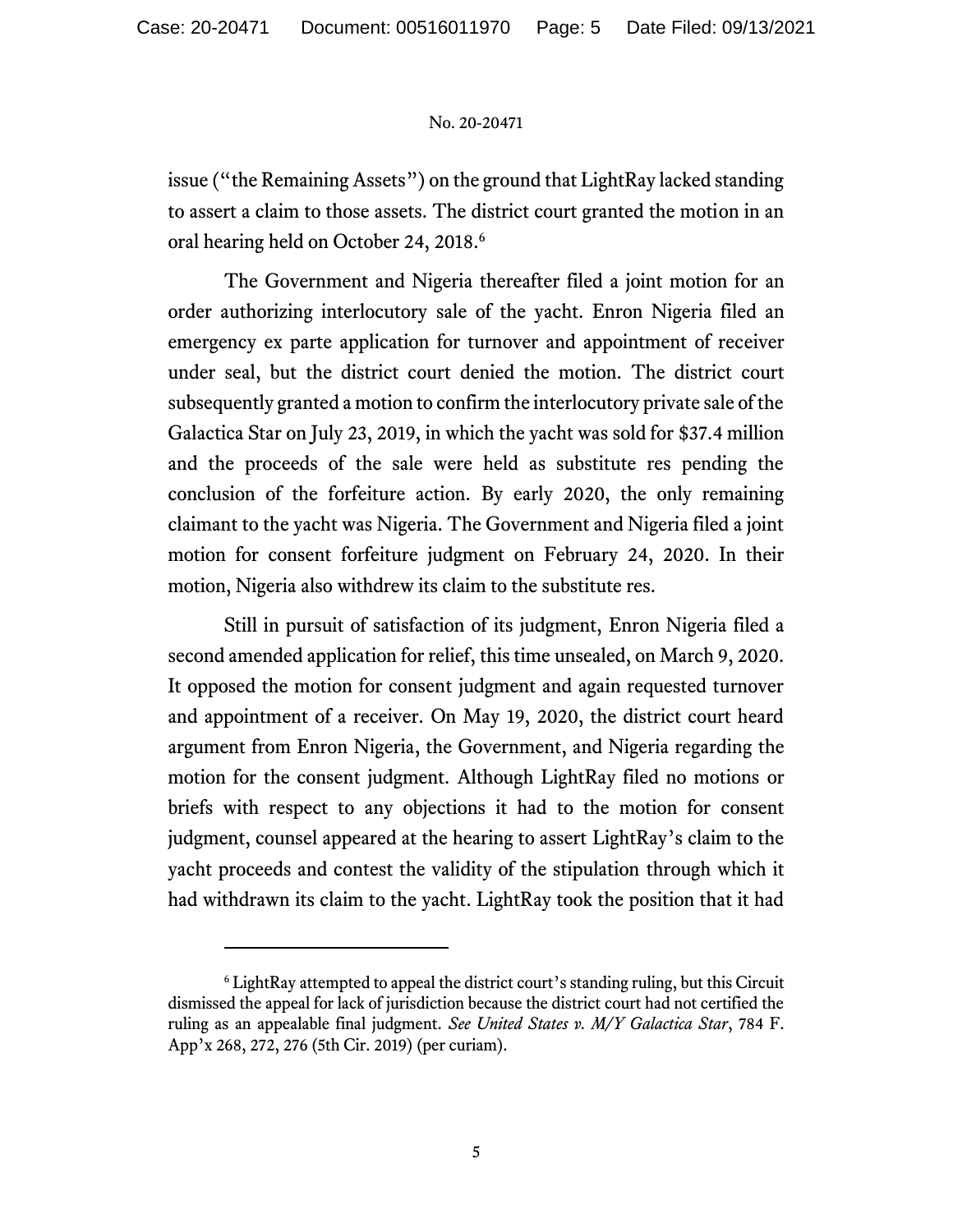entered into the May 10, 2018 stipulation under duress and, therefore, the stipulation was invalid.

After hearing arguments, the district court denied Enron Nigeria's motion for turnover relief and granted the motion for consent judgment of forfeiture to the United States. It determined that the Government had sole claim to the yacht, and that Nigeria had no lawful claim to it and therefore Enron Nigeria had nothing against which to recover its debt. With respect to LightRay, the court rejected any argument that its stipulation and withdrawal of its claim to the yacht was invalid. The court also held that LightRay lacked standing to assert a claim to the yacht or the Remaining Assets. On July 15, 2020, the district court certified as final judgments under Rule 54(b): (1) the 2018 order striking LightRay from the litigation, and (2) the 2020 order granting forfeiture of the Galactica Star proceeds to the Government.

Both LightRay and Enron Nigeria timely appealed. LightRay challenges the district court's 2018 order striking its claims and dismissing it from the proceedings, and the 2020 order granting forfeiture of the Galactica Star proceeds to the Government. Enron Nigeria challenges the 2020 order denying its motion for turnover relief and granting the Government and Nigeria's joint motion for consent judgment.

## **II. LEGAL STANDARDS**

"This court reviews questions of standing de novo."<sup>7</sup> This Court "review[s] for clear error all facts expressly or impliedly found by the district

<sup>7</sup> *United States v. \$500,000.00 in U.S. Currency ("Five Hundred Thousand")*, 591 F.3d 402, 404 (5th Cir. 2009) (quoting *Nat'l Athletic Trainers' Ass'n, Inc. v. U.S. Dep't of Health & Human Servs.*, 455 F.3d 500, 502 (5th Cir. 2006)) (quotation marks omitted).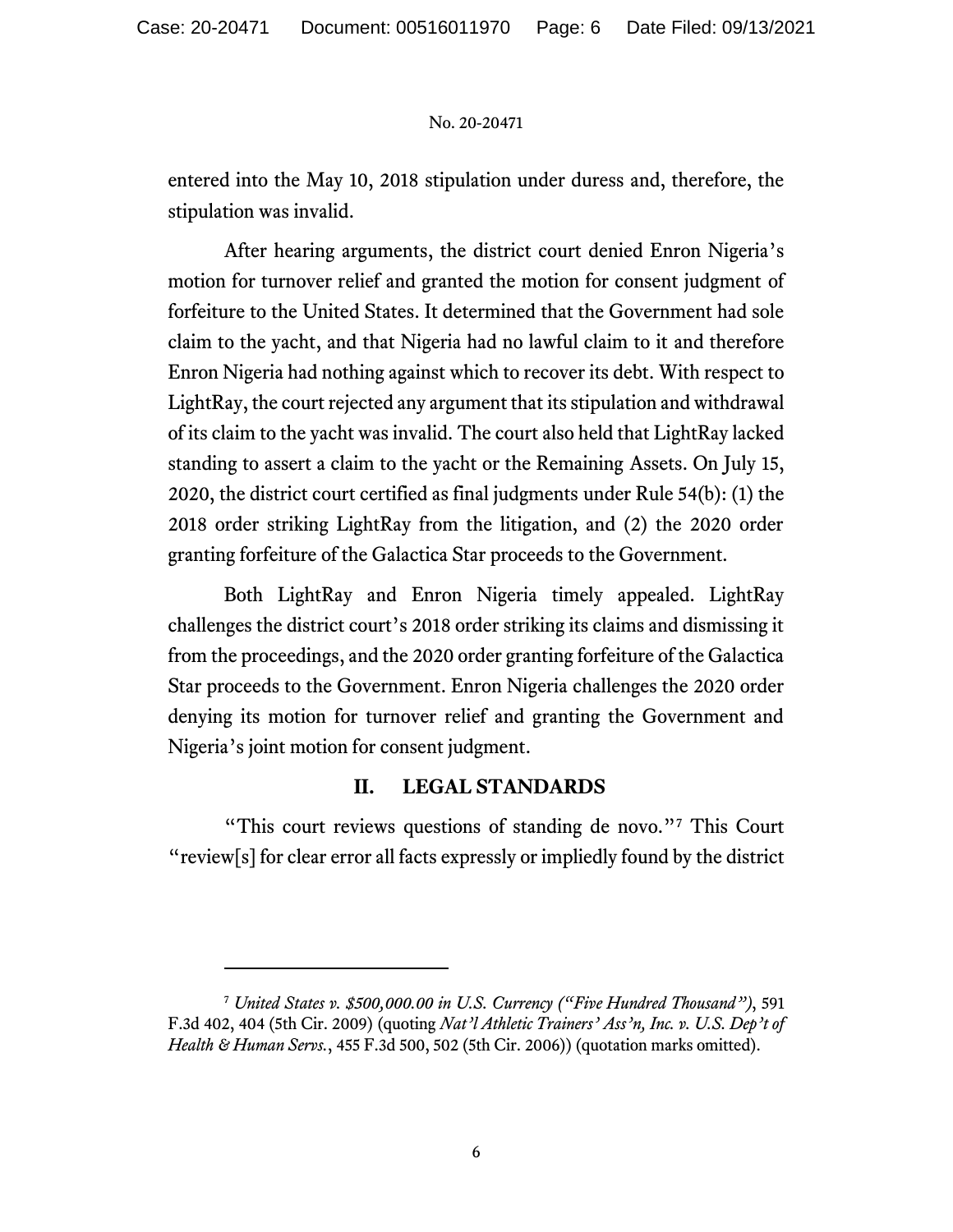court" that bear upon standing.<sup>8</sup> "The claimant opposing forfeiture bears the burden of establishing [its] standing."<sup>9</sup>

This Court reviews a district court's ruling on a turnover order for abuse of discretion.<sup>10</sup> "A court abuses its discretion when it acts 'in an unreasonable or arbitrary manner . . . without reference to any guiding rules and principles.'"<sup>11</sup>

As a threshold matter, however, this Court must have jurisdiction to hear a case or controversy. The FSIA "provides the sole basis for obtaining jurisdiction over a foreign state in the courts of this country."<sup>12</sup> "The existence of subject matter jurisdiction under the FSIA is a question of law which this Court reviews de novo."<sup>13</sup>

### **III. LIGHTRAY'S APPEAL**

The district court rejected LightRay's claim to the proceeds of the sale of the Galactica Star and other assets based on its ownership of the stock of Earnshaw, the owner of the yacht and most of the Remaining Assets. As to LightRay's claim to the proceeds of the sale of the Galactica Star, the district court rejected LightRay's attempt to set aside the stipulation in which LightRay withdrew its claim to the proceeds based on its argument that the

<sup>8</sup> *Rivera v. WyethAyerst Labs.*, 283 F.3d 315, 319 (5th Cir. 2002) (*citing Pederson v. La. State Univ.*, 213 F.3d 858, 869 (5th Cir. 2000)).

<sup>9</sup> *Five Hundred Thousand*, 591 F.3d at 404 n.2 (citation omitted).

<sup>10</sup> *Bollore S.A. v. Imp. Warehouse, Inc.*, 448 F.3d 317, 321 (5th Cir. 2006) (citing *Beaumont Bank v. Buller*, 806 S.W.2d 223, 226 (Tex. 1991)).

<sup>11</sup> *Id.* (quoting *Beaumont Bank*, 806 S.W.2d at 226).

<sup>12</sup> *Argentine Republic v. Amerada Hess Shipping Corp.*, 488 U.S. 428, 443 (1989).

<sup>13</sup> *Stena Rederi AB v. Comision de Contratos del Comite Ejecutivo Gen. del Sindicato Revolucionario de Trabajadores Petroleros de la Republica Mexicana, S.C.*, 923 F.2d 380, 386 (5th Cir. 1991) (citation omitted).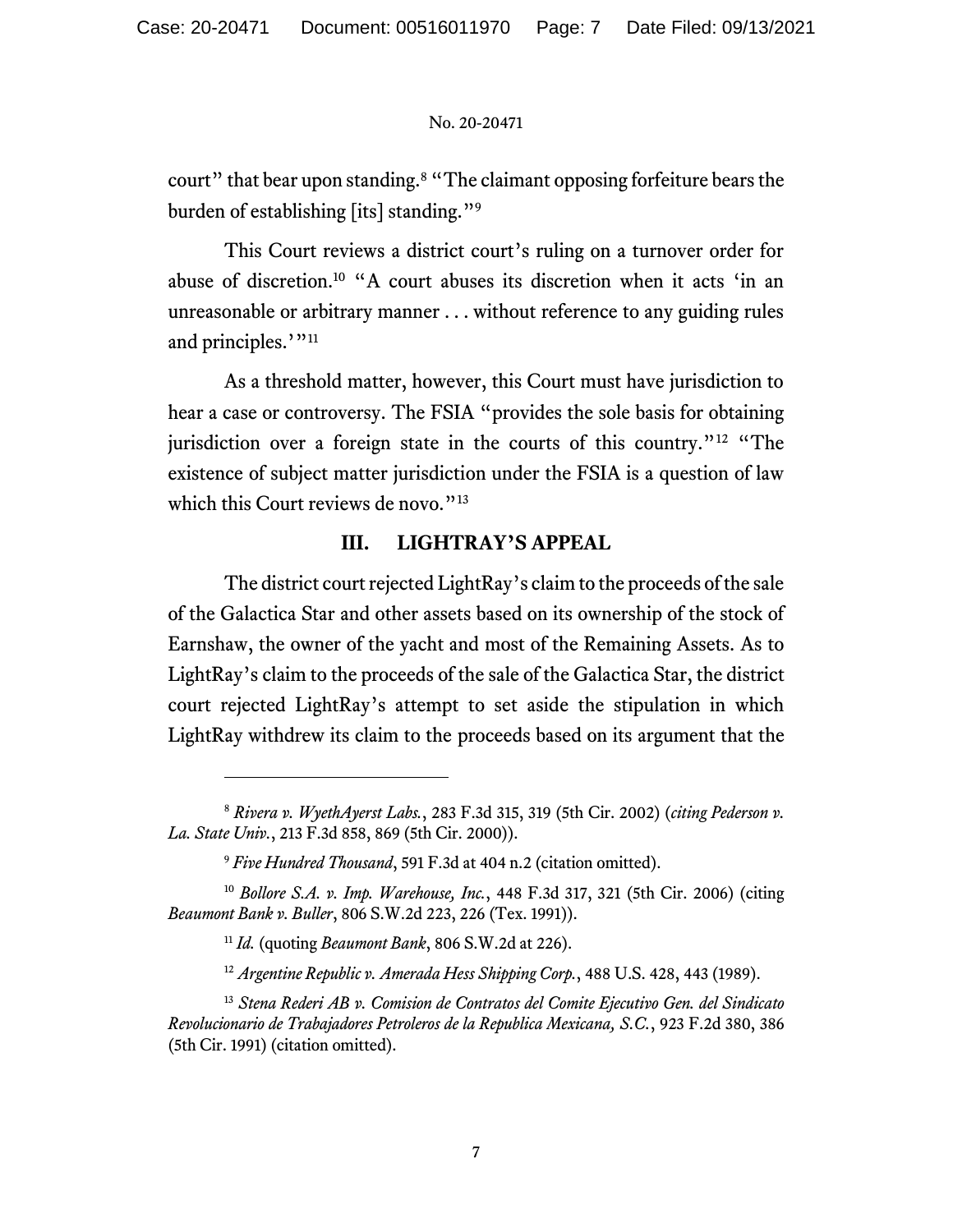Government coerced it to do so. On appeal, LightRay argues that it was unable to demonstrate the basis for its coercion claim because the case had been stayed and shortly thereafter LightRay was struck from the proceedings in district court. LightRay thus contends that the district court's judgment of forfeiture of the Galactica Star proceeds to the Government violated LightRay's due process rights. As to the Remaining Assets, LightRay contends that it has standing to contest forfeiture because it has "an interest in the seized property" and it can assert an "innocent owner" defense under § 983(d).

# **A. Waiver of Duress Argument Regarding the Stipulation**

We consider first whether the district court abused its discretion in ruling that LightRay waived any argument that it was coerced into withdrawing its claim to the proceeds of the sale of the yacht.<sup>14</sup> The district court based this ruling on the fact that LightRay stipulated to withdraw its claim—and two weeks later, formally withdrew its claim. 15

We see no basis for a claim of coercion. We agree with the district court that this is particularly so in light of the fact that LightRay did not challenge the stipulation based on this alleged duress for over two years<sup>16</sup> and

<sup>14</sup> *See, e.g., In re Signal Int'l, LLC*, 579 F.3d 478, 487 (5th Cir. 2009) ("We review for abuse of discretion the district court's ruling that Signal's challenge was untimely and that the defense was thus waived.").

<sup>&</sup>lt;sup>15</sup> Also, LightRay filed no motion for relief from the district court's order dismissing it from the case and it filed no brief in advance of the May 19, 2020 telephone conference fleshing out its argument or requesting an evidentiary hearing to produce evidence that would support its argument.

<sup>&</sup>lt;sup>16</sup> The Government, LightRay, and Earnshaw entered into the stipulation in which LightRay withdrew its claim to the yacht on May 10, 2018. LightRay only challenged the validity of the stipulation at the telephone conference regarding the motion for consent judgment on May 19, 2020, but it did not file any opposition to the motion prior to the conference either.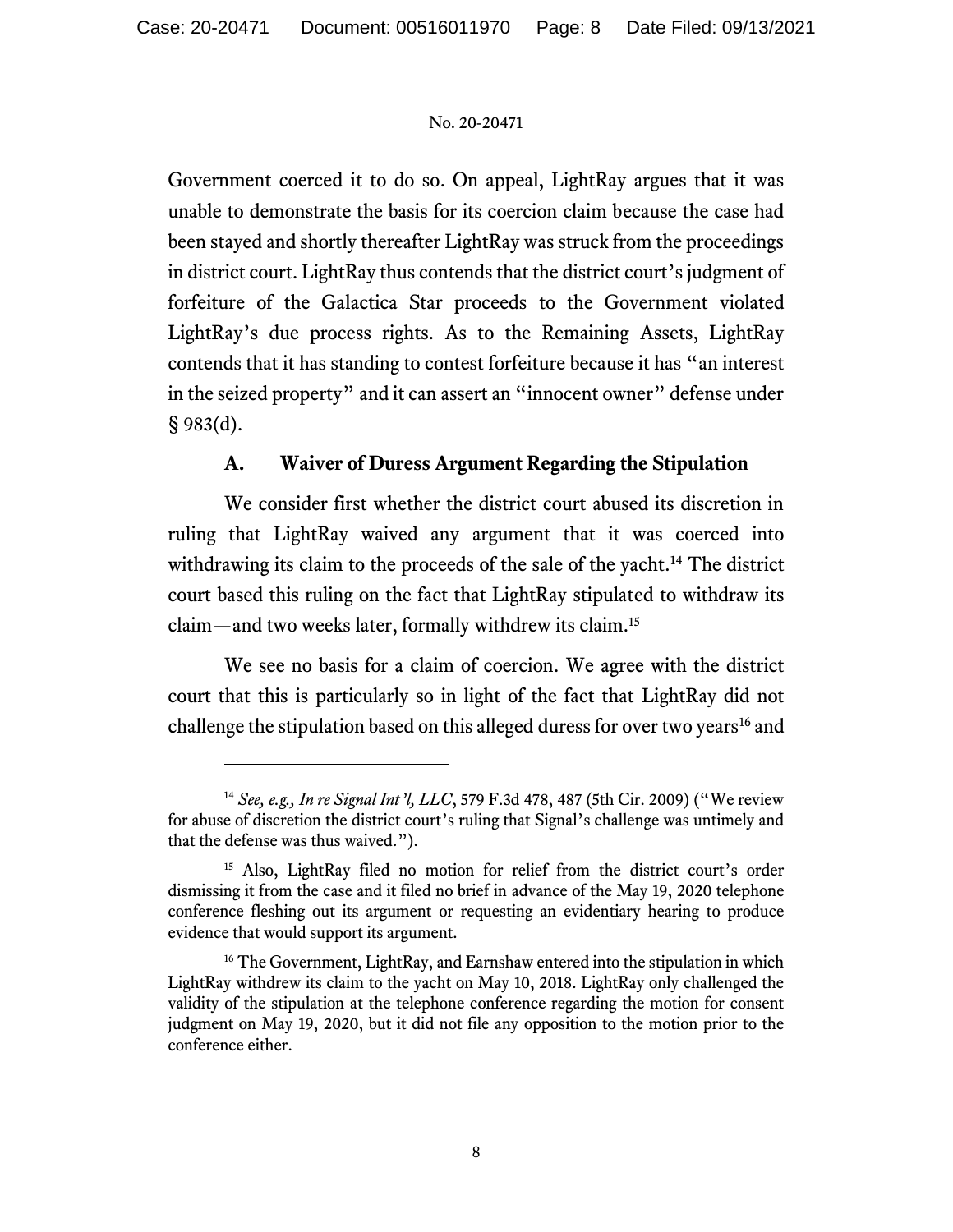it did not appeal to the district court the magistrate judge's order requiring it to pay the maintenance costs. Moreover, LightRay engaged in negotiations and went through numerous drafts with the Government over the language of the stipulation, and it voluntarily withdrew its claim to the yacht two weeks after the stipulation was signed. LightRay also presumably received benefit from the waiver—namely, not having to pay hundreds of thousands of dollars monthly in yacht maintenance costs. Also, as the district court pointed out, LightRay knew how to file a motion for relief of a stay order, which it did not do.All the circumstances surrounding the stipulation thus support a rejection of the unsupported duress argument. For these reasons, we are satisfied that the district court did not abuse its discretion in rejecting LightRay's duress argument and its attempt to nullify its affirmative action of withdrawing its claim to the yacht.

## **B. Dismissal of LightRay's Claim to Remaining Assets**

The district court dismissed LightRay's claim to the Remaining Assets based on its conclusion that LightRay lacked standing under the civil forfeiture statute to assert a claim. Under 18 U.S.C. § 981(a)(1), the United States is permitted to seize property traceable to certain enumerated crimes. Civil forfeiture proceedings are governed by § 983, which provides that, "[i]n any case in which the Government files . . . a complaint for forfeiture of property, any person claiming an interest in the seized property may file a claim asserting such person's interest in the property."<sup>17</sup>

We have held that to show standing in the civil forfeiture context, a claimant must show both constitutional and "prudential" standing.<sup>18</sup> As

 $17$  18 U.S.C. § 983(a)(4)(A).

<sup>18</sup> *United States v. One 18th Century Colombian Monstrance*, 797 F.2d 1370, 1375 (5th Cir. 1986) ("A claimant . . . must be able to show at least a facially colorable interest in the proceedings sufficient to satisfy the case-or-controversy requirement and 'prudential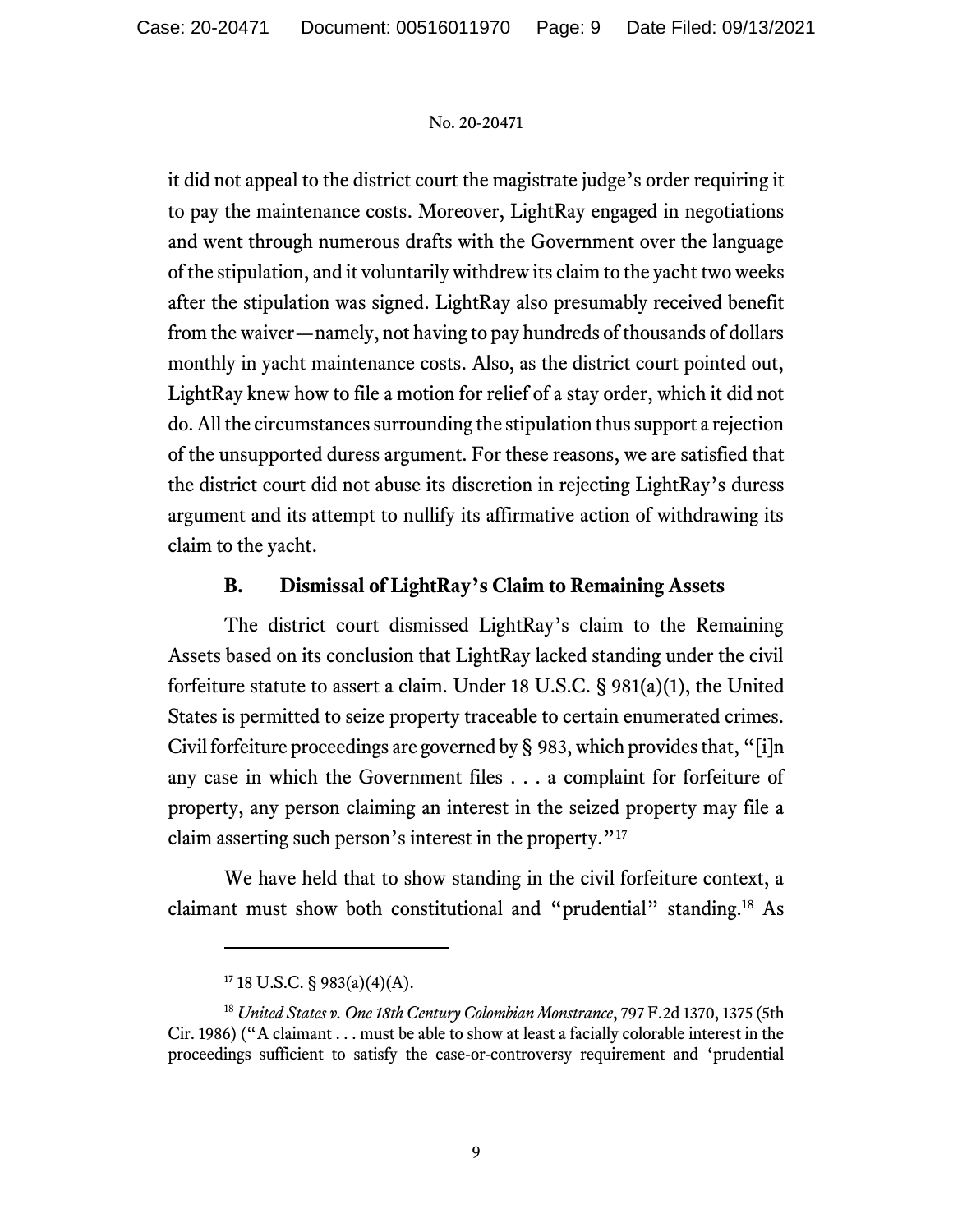LightRay points out, the Eighth Circuit has held that a sole shareholder of a corporation has constitutional standing under Article III in a civil forfeiture of corporate assets because "only a colorable interest in the property to be forfeited" is required.<sup>19</sup> We agree that LightRay is able to meet the standard for constitutional standing in this matter. As to what we previously identified as "prudential" standing, however, we conclude that the district court properly dismissed LightRay.As explained by the Supreme Court in *Lexmark Int'l, Inc. v. Static Control Components, Inc., the label* "prudential standing" is "misleading."<sup>20</sup> Rather, the issue is whether, using traditional principles of statutory interpretation, the party "has a cause of action under the statute.<sup>"21</sup> As applied in this case, the issue then is whether a shareholder of a corporation has a cause of action under  $\S 983(a)(4)(A)$ , i.e., "an interest in the seized property," to challenge a civil forfeiture of the corporation's assets.

LightRay argues that it has "an interest in the seized property," as required by  $\S 983(a)(4)(A)$ , because it is the owner of 100 percent of Earnshaw's shares, and Earnshaw directly or indirectly owns the Remaining Assets, namely: (1) a 49.9 percent stake in 1049 Fifth Avenue, Units 11B and 12B, New York, NY 10032, (2) a 49.9 percent stake in Wamdara, Inc., a California company whose assets include real property located at 807 Cima del Mundo Road, Montecito, CA 90077 and 815 Cima del Mundo Road,

considerations defining and limiting the role of the courts.'" (quoting *Worth v. Seldin*, 422 U.S. 490 at 517–18 (1975)).

<sup>19</sup> *United States v. Eleven Million Seventy-One Thousand One Hundred & Eighty-Eight Dollars & Sixty-Four Cents (\$11,071,188.64) in United States Currency*, 825 F.3d 365, 371 (8th Cir. 2016).

<sup>20</sup> *Lexmark Int'l, Inc. v. Static Control Components, Inc.*, 572 U.S. 118, 125 (2014).

<sup>21</sup> *Id.* at 128.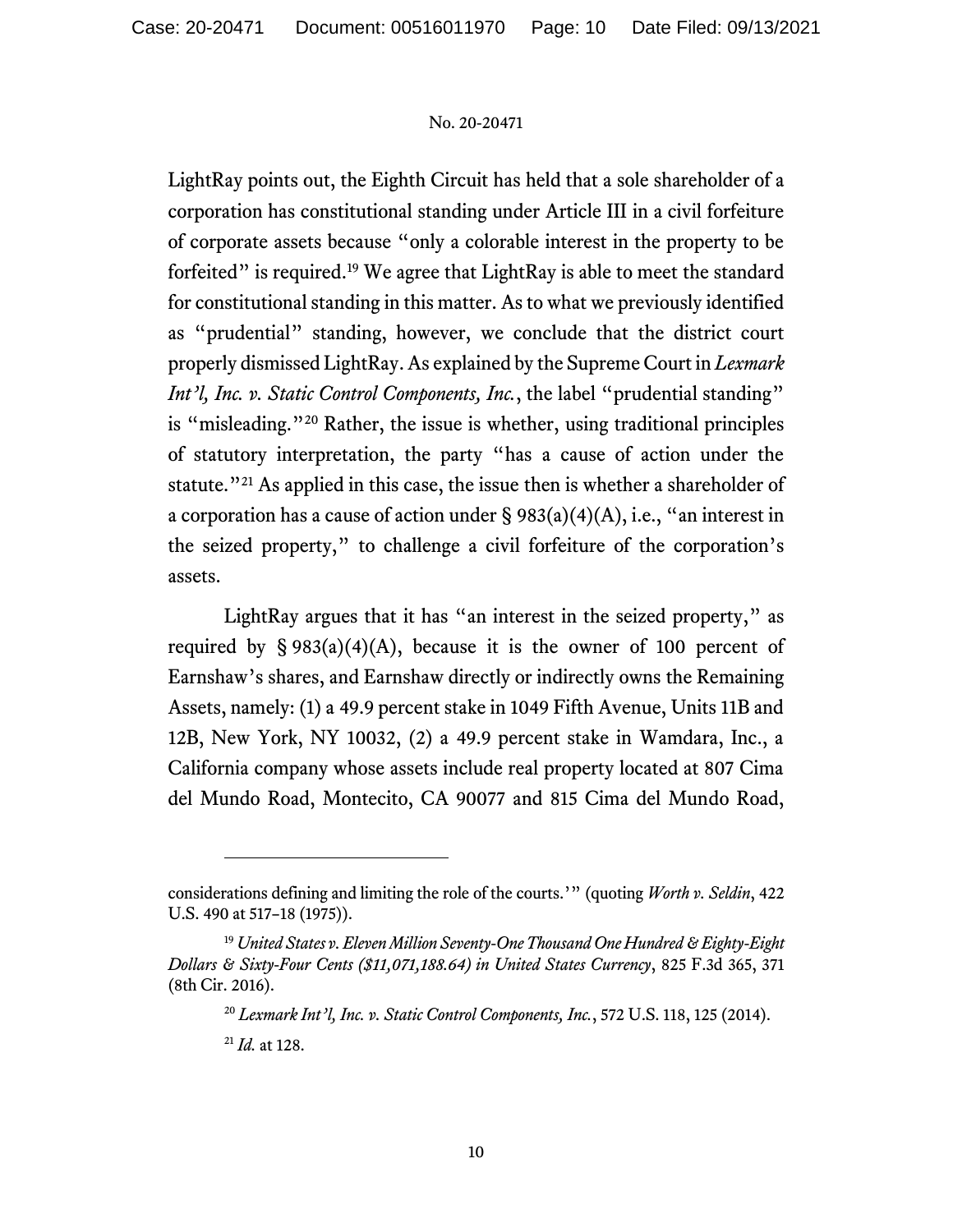Montecito, CA 90077; and (3) an 87.5 percent stake in the rights and interests held by Rivermount International Ltd., or its affiliates or assignees.<sup>22</sup> LightRay contends that "Congress has . . . conferr[ed] broad standing to civil forfeiture claimants," as  $\S 983(d)(3)$  provides that "any person claiming an interest in the seized property may file a claim asserting such person's interest in the property." LightRay emphasizes that Congress did not tie the term "interest" to direct legal ownership. We disagree.

As the Supreme Court has noted, "[a] basic tenet of American corporate law is that the corporation and its shareholders are distinct entities . . . . An individual shareholder, by virtue of his ownership of shares, does not own the corporation's assets . . . ."<sup>23</sup> This Court too has noted that "a corporation is a separate entity from its shareholders," and therefore "the shareholders' interest in the corporation does not equate to ownership by the shareholder of specific corporation assets."<sup>24</sup> Furthermore, "[a] corporate parent which owns the shares of a subsidiary does not, for that reason, own or have legal title to the assets of the subsidiary . . . ."<sup>25</sup> These basic principles of corporate law are applicable in California, New York, and the British

 $22$  It does not appear that Earnshaw has retained any ownership to or proceeds of the auction for 157 West 57th Street, Unit 79, New York, NY 10019, as it assigned its rights and causes of action to Margaret Song of Song Realty on February 27, 2018.

<sup>23</sup> *Dole Food Co. v. Patrickson*, 538 U.S. 468, 474–75 (2003) (citations omitted). *See also* 18A Am. Jur. 2d Corporations § 623 ("Stated another way, the shareholders of a corporation do not own the property of a corporation; the corporation does. Thus, a purchase of stock in a corporation is not a purchase of the corporate assets . . . Likewise, a parent corporation's ownership of all of the shares of its subsidiary does not make the subsidiary's assets the parent's assets.").

<sup>24</sup> *United States v. Wyly*, 193 F.3d 289, 304 (5th Cir. 1999). Although *Wyly* involved criminal forfeiture, our discussion of a shareholder's interest was in the context of general corporate principles.

<sup>25</sup> *Dole Food Co.*, 538 U.S. at 475 (citation omitted).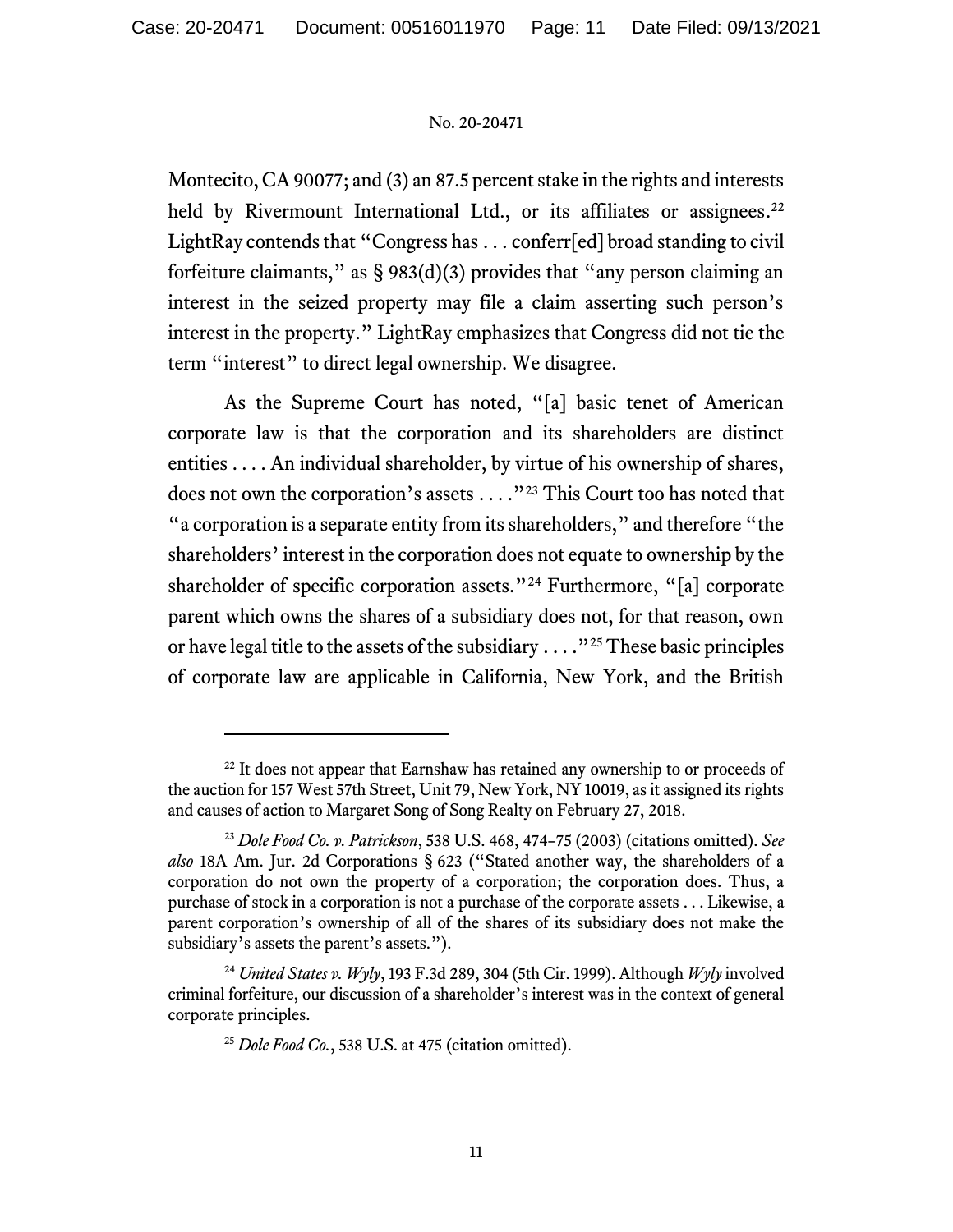Virgin Islands, which are all the jurisdictions of incorporation for the subsidiary companies that own the Remaining Assets in this case.<sup>26</sup>

Simply put, LightRay's interest in Earnshaw's stock does not establish LightRay's interest in Earnshaw's corporate assets. Accordingly, we conclude that LightRay has no cause of action under the civil forfeiture statute and that the district court did not err in dismissing LightRay from this matter.

LightRay also argues that it is entitled to assert the "innocent owner" defense under § 983(d). Under this provision, "[a]n innocent owner's interest in property shall not be forfeited under any civil forfeiture statute," but the burden is placed on the claimant to prove his innocent ownership.<sup>27</sup> LightRay emphasizes the language of the statute dealing with what an innocent owner must establish when it acquires a property interest "after the conduct giving rise to the forfeiture has taken place." As a preface to listing these requirements, the statute provides that it applies "at the time that [owner] acquired the *interest in the property*."<sup>28</sup> LightRay argues that this language of the statute supports its argument that acquisition of an "interest in the property" and "not direct ownership" is "all that is required for

<sup>26</sup> *See, e.g., United States v. Bennett*, 621 F.3d 1131, 1136 (9th Cir. 2010) (California law); *Brock v. Poor*, 216 N.Y. 387, 402 (N.Y. 1915) (New York law); *Ostad v. Nehmadi*, 31 Misc. 3d 1211(A), 2011 WL 1420879, at \*8 (N.Y. Sup. Ct. 2011) (New York law); *In re Kingate Mgmt. Ltd. Litig.*, No. 09-cv-5386, 2016 WL 5339538, at \*36 (S.D.N.Y. Sept. 21, 2016) (British Virgin Islands law).

 $27$  18 U.S.C. § 983(d)(1).

<sup>&</sup>lt;sup>28</sup> *Id.* § 983(d)(3)(A) (emphasis added). Specifically, the statutory text states: "With respect to a property interest acquired after the conduct giving rise to the forfeiture has taken place, the term 'innocent owner' means a person who, at the time that person acquired the interest in the property  $-(i)$  was a bona fide purchaser or seller for value  $\dots$ ; and (ii) did not know and was reasonably without cause to believe that the property was subject to forfeiture."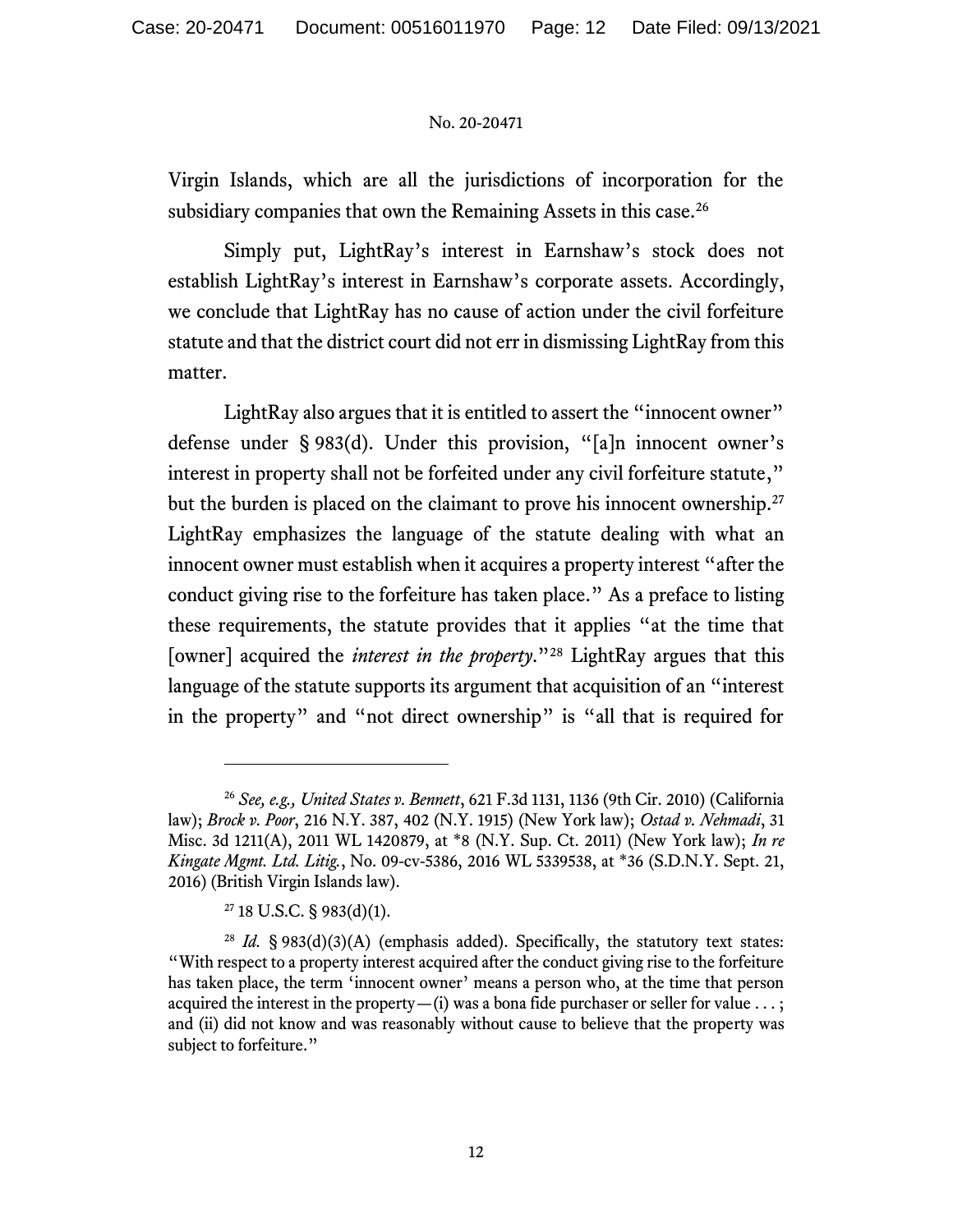standing to assert the [innocent owner] defense." However, the statute also requires that an "innocent owner" be "a person with an ownership interest in the specific property sought to be forfeited," and expressly excludes "a person with only a general unsecured interest in . . . the property or estate of another."<sup>29</sup>

As a preliminary matter, LightRay neither raised this innocent owner defense in its briefing opposing the Government's motion to strike it from the case in district court, nor did it raise it during the motion hearing held on October 24, 2018. Therefore, the argument is waived.<sup>30</sup>

Nevertheless, even on the merits, LightRay's innocent owner argument is unavailing. As discussed above, the basic principle of American corporate law is that the corporation and its shareholders are distinct entities, and that an individual shareholder, by virtue of his ownership of shares, does not own the corporation's assets. In *Eleven Million*, the Eighth Circuit concluded that a sole shareholder "did not have an ownership interest in the funds to be forfeited entitling her to assert an innocent owner's defense" because the *corporation* (and not the shareholder) "possessed legal title and exercised complete control over the defendant property."<sup>31</sup> The Eighth Circuit explained that, because the shareholder "did not take formal action as the company's sole director and shareholder to dissolve the corporation and gain personal access to the property or transfer the assets to her own personal accounts," she "[fell] within the category of persons 'with only a

<sup>&</sup>lt;sup>29</sup> 18 U.S.C. § 983(d)(6)(A),(B)(i).

<sup>30</sup> *SCA Promotions, Inc. v. Yahoo!, Inc.*, 868 F.3d 378, 384 (5th Cir. 2017) (explaining that "arguments not raised before the district court are waived and cannot be raised for the first time on appeal" (quoting *LeMaire v. La. Dep't of Transp. & Dev.*, 480 F.3d 383, 387 (5th Cir. 2007))).

<sup>31</sup> 825 F.3d 365, 372 (8th Cir. 2016).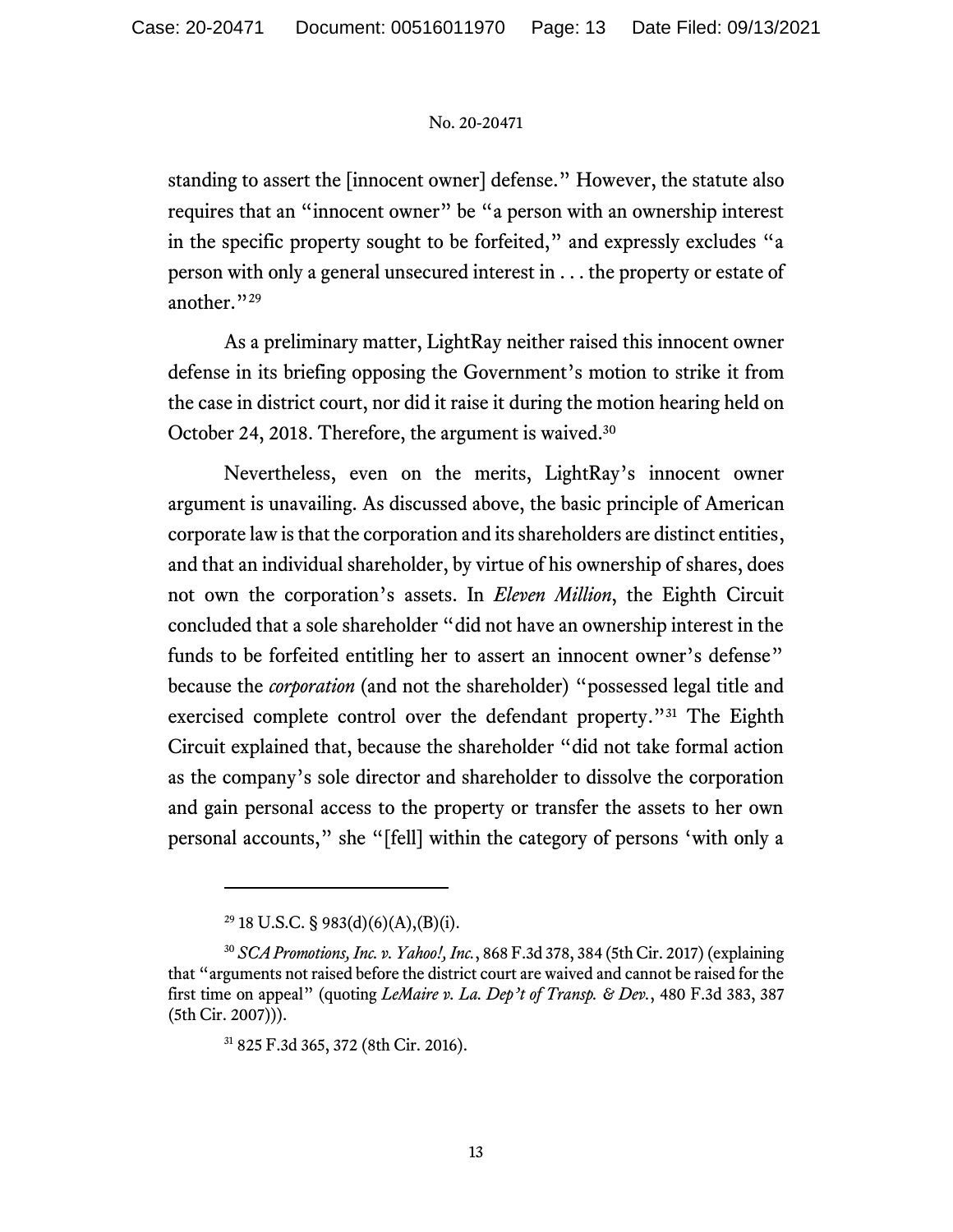general unsecured interest in' the seized corporate property and therefore without an ownership interest under the statute."<sup>32</sup> Similarly, LightRay, as a shareholder of Earnshaw, only has a general unsecured interest in the assets being forfeited and therefore does not have an ownership interest such that it may assert the innocent owner defense.

Also, we cannot overlook that LightRay chose to maintain Earnshaw as a separate corporate entity, thereby securing all the attendant advantages of doing so, including an attempt by its principals to support the argument that LightRay is an innocent owner. We agree with the Eighth Circuit that "[a] court of equity will not disregard a corporation's exclusive ownership of assets and claims 'where those in control have deliberately adopted the corporate form in order to secure its advantages.'"<sup>33</sup> This Court therefore declines to allow LightRay to disregard the corporate entity when it is advantageous to LightRay and, on the other hand, benefit from the corporate entity when it wishes. Accordingly, shareholders such as LightRay do not have an "ownership interest in the *specific* property sought to be forfeited" and therefore LightRay cannot assert the innocent owner defense. 34

<sup>34</sup> *See, e.g., United States v. All Assets Held in Acct. No. XXXXXXXX*, 299 F. Supp. 3d 121, 129 (D.D.C. 2018)("[C]ourts generally have held that a corporate shareholder lacks standing to contest the forfeiture of a corporation's assets . . . . This is so because a shareholder has no ownership interest in any specific assets of a corporation."); *United States v. Young*, 77 F. Supp. 3d 1191, 1192 (D. Utah 2014) ("Established case law has made clear that shareholders of a corporation and members of an LLC do not have standing to challenge the forfeiture of the entity's assets."); *United Sates v. New Silver Palace Restaurant, Inc.*, 810 F. Supp. 440, 442 (E.D.N.Y. 1992) ("Since the shareholder claimants are neither the owners nor lienholders with respect to corporate assets, they have no

 $32$  *Id.* (quoting 18 U.S.C. § 983(d)(6)(B)(i)).

<sup>33</sup> *Id.* at 373 (quoting *Schenley Distillers Corp. v. United States*, 326 U.S. 432, 437 (1946)); *see also First Beneficial*, 2009 WL 1035233, at \*4 ("The law cannot allow a sole corporate shareholder to disregard the corporate entity when it suits him and allow him the benefit of the corporate entity when he desires.").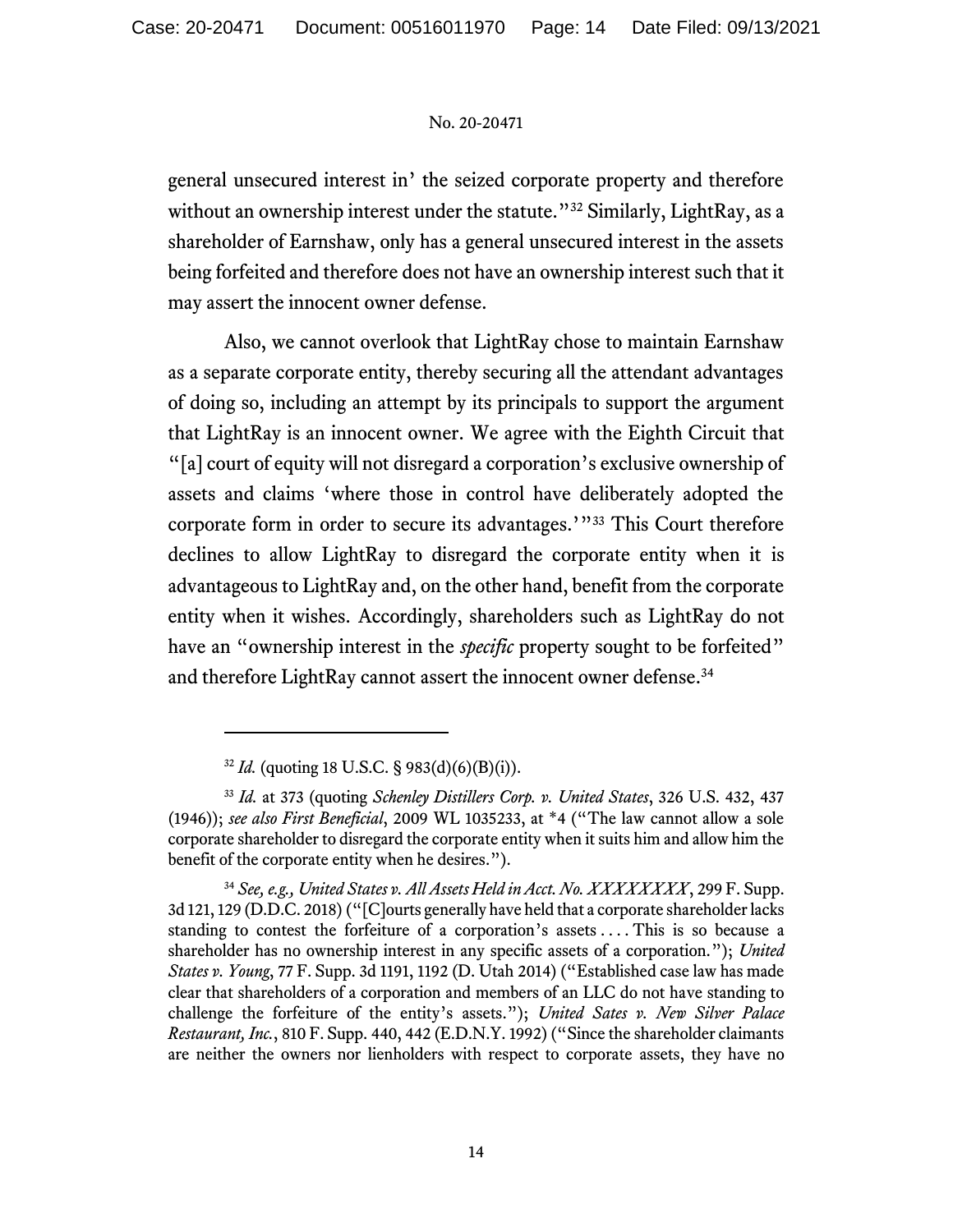### **IV. ENRON NIGERIA'S APPEAL**

Enron Nigeria holds a \$11 million judgment against Nigeria and filed a claim in the forfeiture proceeding against any recovery Nigeria might make in that proceeding. Enron Nigeria challenges the district court's 2020 order denying its motion for turnover relief, permitting Nigeria to voluntarily dismiss its claim, and granting the Government and Nigeria's joint motion for consent judgment for forfeiture of the Galactica Star proceeds to the Government. Enron Nigeria argues that Nigeria's Verified Claim is not immune from attachment and execution under the FSIA because Nigeria waived its sovereign immunity in this case. However, Nigeria asserts that it did not waive its sovereign immunity and therefore this Court lacks jurisdiction over the dispute between Enron Nigeria and Nigeria. The FSIA "provides the sole basis for obtaining jurisdiction over a foreign state in the courts of this country."<sup>35</sup> "It also provides the sole, comprehensive scheme for enforcing judgments against foreign sovereigns in civil litigation."<sup>36</sup> Section 1609 of the FSIA provides, in relevant part, that "the property in the United States of a foreign state shall be immune from attachment, arrest, and execution except as provided in sections 1610 and 1611 of this chapter."<sup>37</sup>

standing in this forfeiture proceeding."); *United States v. 479 Tamarind Dr.*, No. 1:98-cv-2279, 2011 WL 1045095, at \*2 (S.D.N.Y. Mar. 11, 2011) ("[A] shareholder has no standing to contest the forfeiture of an asset of a corporation because shareholders do not have an ownership interest in any specific property owned by that corporation."); *United States v. Real Prop. Associated with First Beneficial Mortg. Corp.*, No. 3:08-CV-285, 2009 WL 1035233, at \*3 (W.D.N.C. Apr. 16, 2009) ("A shareholder in a corporation has no legal title to the assets of the corporation, but has a form of an equitable interest therein . . . . That interest, however, is not in any *specific* asset or assets of the corporation, but rather in the general holdings of the corporation.").

<sup>35</sup> *Argentine Republic v. Amerada Hess Shipping Corp.*, 488 U.S. 428, 443 (1989).

<sup>36</sup> *Af-Cap, Inc. v. Republic of Congo*, 462 F.3d 417, 428 (5th Cir. 2006).

<sup>37</sup> 28 U.S.C. § 1609.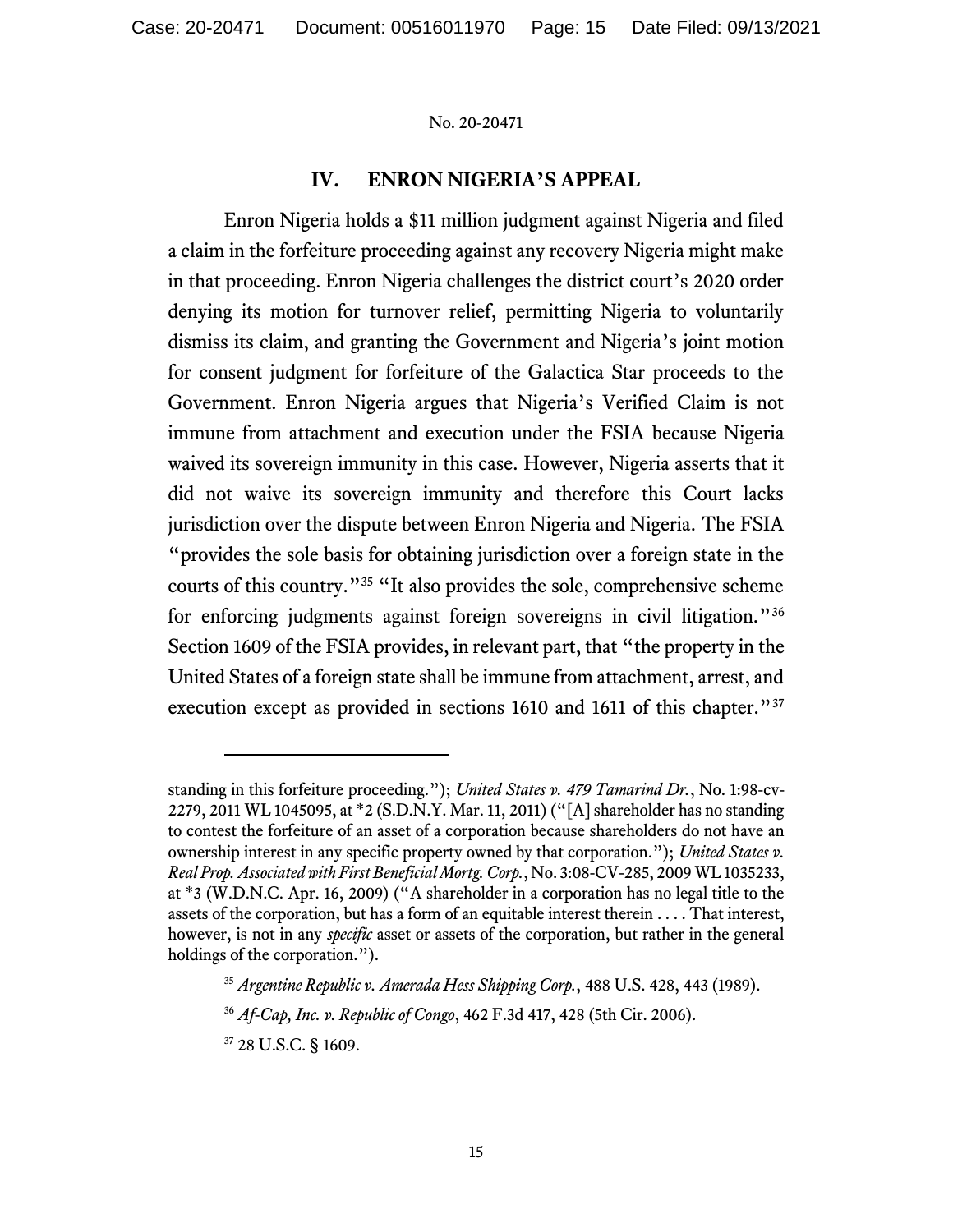Enron Nigeria bases its waiver argument on Section 1610(a) of the FSIA, which states that "[t]he property in the United States of a foreign state . . . used for a commercial activity in the United States, shall not be immune from attachment in aid of execution, or from execution, upon a judgment entered by a court of the United States or of a state."<sup>38</sup> Enron Nigeria argues that Nigeria waived its sovereign immunity because it used the Verified Claim "to ask for, and participate in the commercial sale of the yacht in the United States, thus lending the [V]erified [C]laim . . . eligible for seizure" by Enron Nigeria, as a judgment creditor of Nigeria. Nigeria does not contest that the sale of the Galactica Star was "commercial activity," but it denies that Nigeria itself engaged in commercial activity.

We conclude that Nigeria did not waive its sovereign immunity by encouraging the United States Government to sell the Galactica Star. As this Court noted in *Connecticut Bank of Commerce v. Republic of Congo*, "what matters under the [FSIA] is how the *foreign state* uses the property, not how private parties may have used the property in the past."<sup>39</sup> Here, the United States Government is the party that "used" the property in commercial activity, not Nigeria, and only the foreign state itself can waive its sovereign immunity.<sup>40</sup> Although Enron Nigeria contends that Nigeria participated in

 $38$  *Id.* § 1610(a).

<sup>39</sup> 309 F.3d 240, 256 n.5 (5th Cir. 2002).

<sup>40</sup> *See, e.g., Rubin v. Islamic Republic of Iran*, 830 F.3d 470, 481 (7th Cir. 2016) ("[A] third party's commercial use of a foreign state's property does not trigger the § 1610(a) exception to execution immunity. Rather, § 1610(a) applies only when *the foreign state itself*  has used its property for a commercial activity in the United States[.]"); *Aurelius Cap. Partners, LP v. Republic of Argentina*, 584 F.3d 120, 131 (2d Cir. 2009) ("[B]efore the retirement and pension funds at issue could be subject to attachment, the funds *in the hands of the Republic* must have been 'used for a commercial activity.'"); *Flatow v. Islamic Republic of Iran*, 76 F.Supp.2d 16, 23 (D.D.C. 1999) ("[T]he provision's applicability turns on the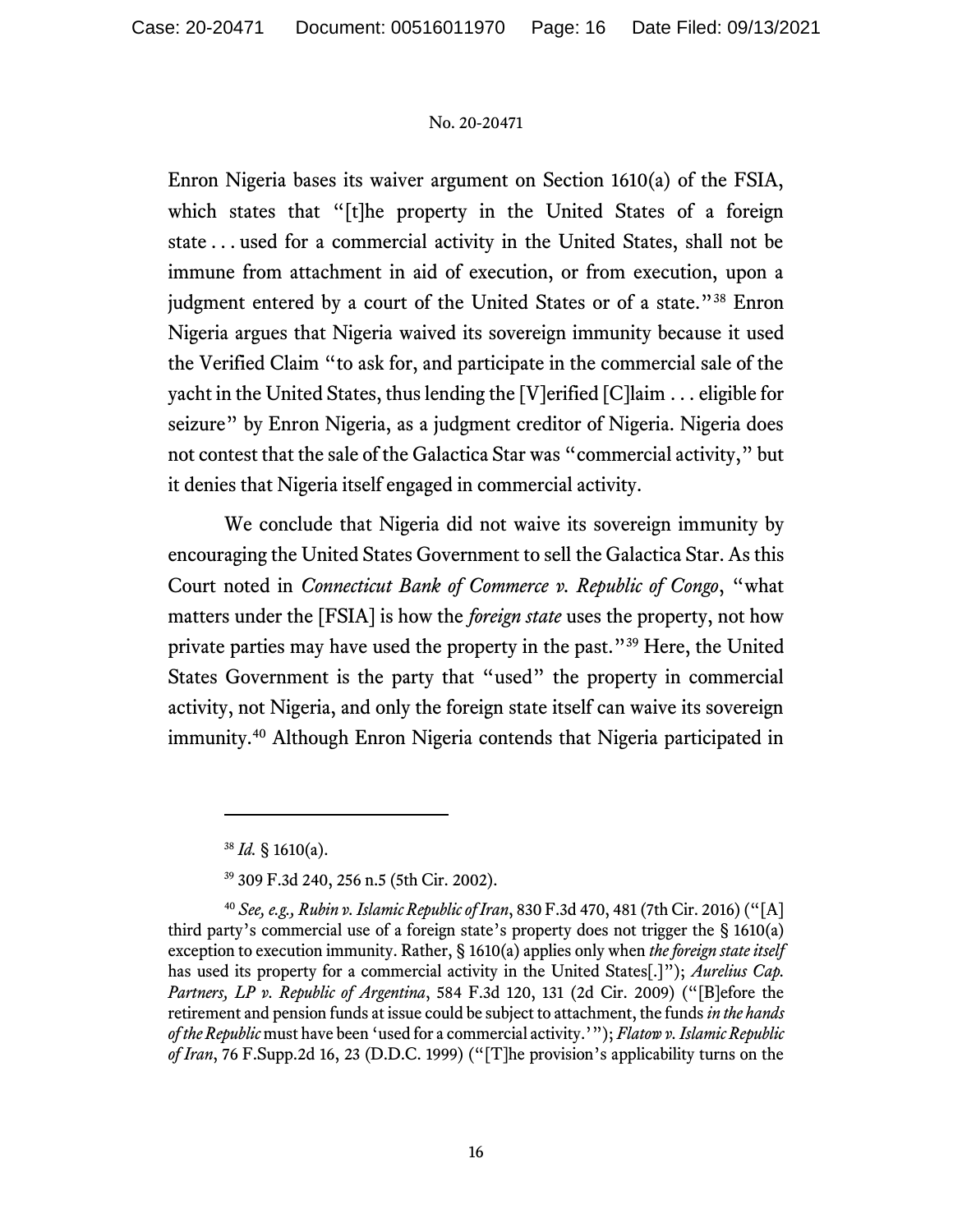the sale of the Galactica Star, including agreeing to a target sales price and auctioneer, the motion for interlocutory sale repeatedly designates the United States Government as the party orchestrating the sale (albeit "in consultation with the Federal Republic of Nigeria"), and as the party entering into the Purchase Agreement with the winning bidder and receiving the funds from the buyer. Moreover, the property that Enron Nigeria seeks to attach is not even the yacht itself—it is Nigeria's Verified Claim to the yacht. Enron Nigeria argues that Nigeria "used its Verified Claim to participate in the sale of the [y]acht," but cites no authority to support a conclusion that simply consulting with the United States Government on an interlocutory sale conducted by others, under the supervision and guidance of the United States Government, constitutes "commercial activity" within the meaning of the FSIA.

Because the "commercial activity" exception to the FSIA does not apply, Nigeria has not waived its sovereign immunity and this Court lacks jurisdiction to consider Enron Nigeria's arguments on the merits. Accordingly, Enron Nigeria's appeal is dismissed.

## **V. CONCLUSION**

For these reasons, we conclude that the district court did not abuse its discretion in determining that LightRay deliberately withdrew its claim against the yacht and waived its argument that it did so under duress. We also conclude that it did not err in dismissing LightRay from the proceedings for lack of standing with respect to the Remaining Assets. Additionally, Nigeria's Verified Claim was at all times immune from attachment and execution under the FSIA and Enron Nigeria has not met its burden to show

foreign state's actions with respect to commercial use . . . [not to] foreign state property that is being used by a non-agent third party.").